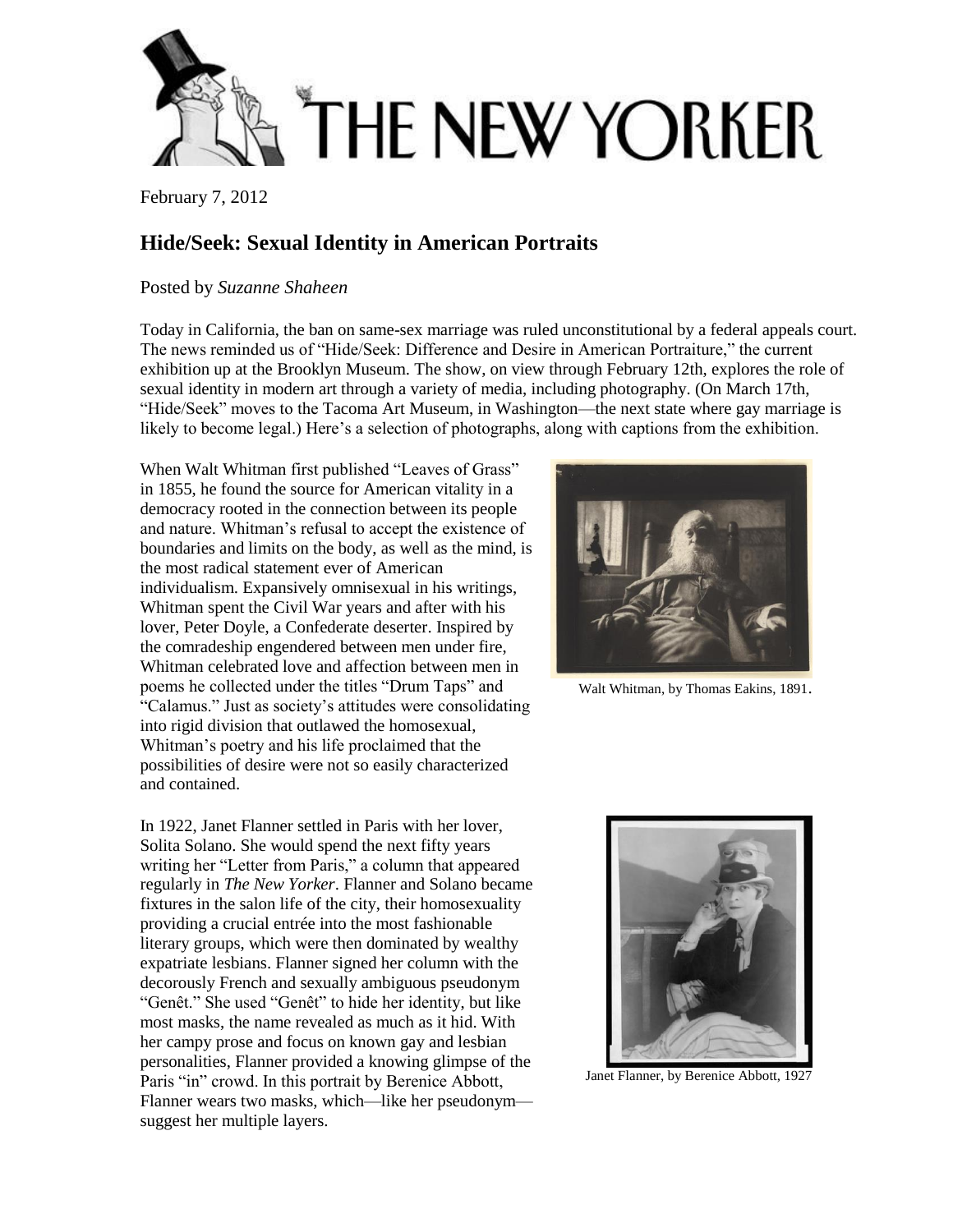Marsden Hartley died the year after this photograph was taken, and this portrait of the artist is full of abstract themes of death and loss, both for the subject and the photographer, George Platt Lynes. Hartley sits slumped and exhausted, a condition heightened by his mourning the recent death of a young man in Maine to whom he was attracted. Lynes alludes to Hartley's earlier loss of Karl von Freyburg in World War I in the shadowy figure of the young man in uniform projected on the back wall. This memorial to lost youth had a poignant double meaning, since Lynes's assistant, George Tichenor, to whom he was deeply and unsuccessfully attracted, had just been killed in World War II. Lynes posed an assistant—quite possibly Tichenor's brother Jonathan— in Tichenor's uniform as an abstract representation of the losses that shadowed both his and the aged Hartley's lives.



Marsden Hartley, by George Platt Lynes, 1942.

Cypress Grove Trail, Point Lobos, California, 1951. After Alfred Stieglitz and the Photo-Secessionists in the early twentieth century, Minor White's influential photographs helped create the next generation of American photographers. Because his aesthetics were based on sublimating both the artist's and subject's emotions, White tried to keep his personal life out of his photography. Many of his images of male nudes were published only after his death, yet the connection between landscape and desire is shown in this paid of photographs that uncannily echo each other. The delicacy of Tom Murphy's hands is reminiscent of a Balinese dancer, and his demure posture counters the muscular presentation of his body that makes him seem available. The stripped-down cypress branches, against a spectacular ocean view, reference the earlier work, creating a landscape that recalls Murphy's body.



Tom Murphy (San Francisco), by Minor White